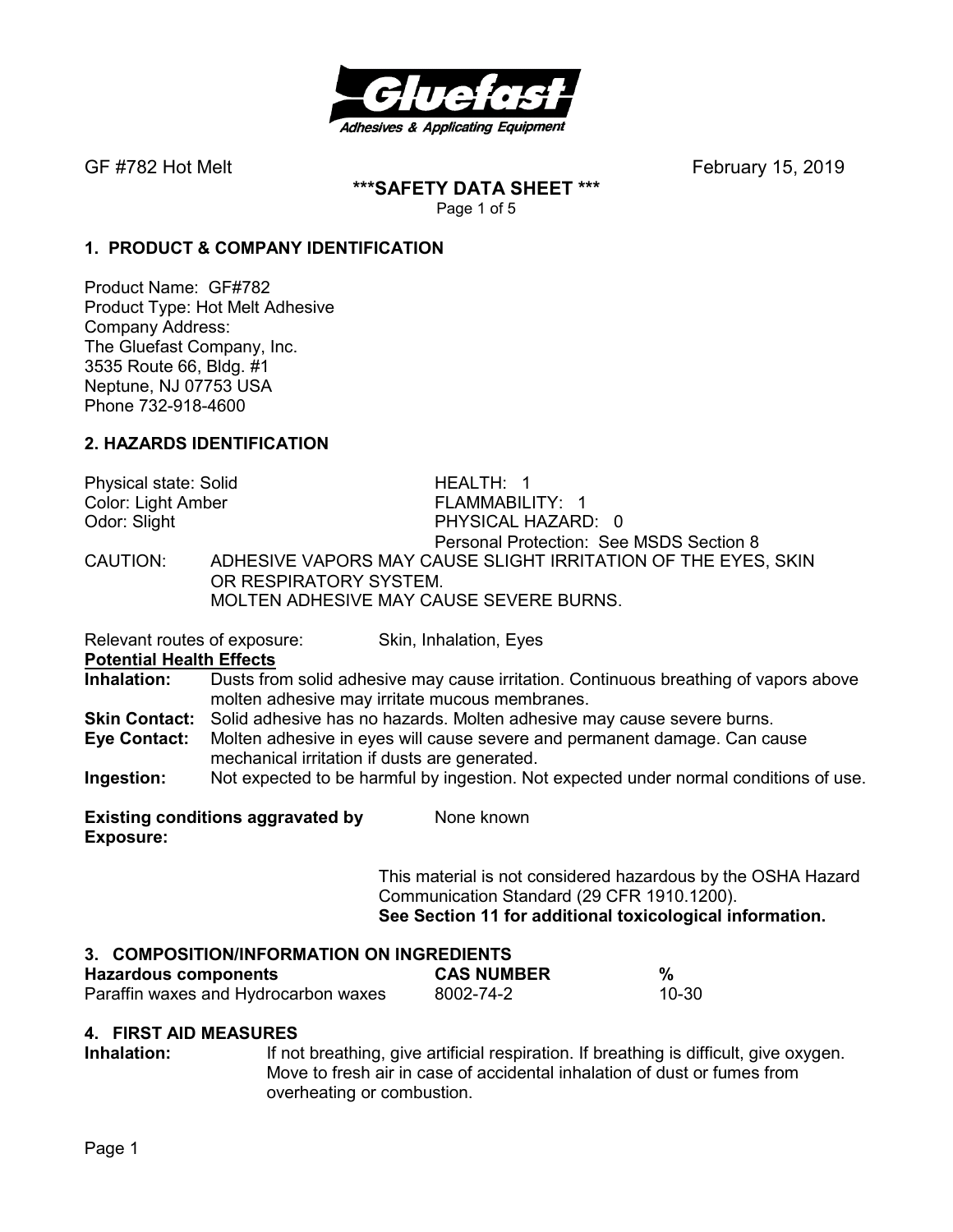

# **\*\*\*SAFETY DATA SHEET \*\*\***

Page 2 of 5

| <b>Skin contact:</b> | Molten adhesive may cause severe burns. Cool melted product on skin<br>with plenty of water. Do not remove solidified product. No attempt should<br>be made to remove material from skin or to remove contaminated clothing<br>as damaged skin can be easily torn. Cover affected areas with clean<br>sheeting or gauze and seek immediate medical attention. |
|----------------------|---------------------------------------------------------------------------------------------------------------------------------------------------------------------------------------------------------------------------------------------------------------------------------------------------------------------------------------------------------------|
| Eye contact:         | If eye contact occurs with molten material immediately cool with water.                                                                                                                                                                                                                                                                                       |
|                      | Do not remove adhesive. Seek medical attention.                                                                                                                                                                                                                                                                                                               |
| Ingestion:           | If symptoms develop and persist, get medical attention. Ingestion of solid<br>adhesive is not expected to be hazardous.                                                                                                                                                                                                                                       |

| <b>5. FIRE FIGHTING MEASURES</b>                                                                                                                                        |                                                                                                                                                                                           |  |
|-------------------------------------------------------------------------------------------------------------------------------------------------------------------------|-------------------------------------------------------------------------------------------------------------------------------------------------------------------------------------------|--|
| Flash point:                                                                                                                                                            | >500 F (Cleveland Open Cup)                                                                                                                                                               |  |
| Auto ignition temperature:                                                                                                                                              | Not applicable                                                                                                                                                                            |  |
| Flammable/Explosive limits - lower:                                                                                                                                     | Not applicable                                                                                                                                                                            |  |
| Flammable/Explosive limits - upper:                                                                                                                                     | Not applicable                                                                                                                                                                            |  |
| <b>Extinguishing media:</b>                                                                                                                                             | Water spray (fog), foam, dry chemical or carbon dioxide.                                                                                                                                  |  |
| <b>Special firefighting procedures:</b>                                                                                                                                 | Fire fighters should wear positive pressure self-contained<br>breathing apparatus (SCBA). Wear full protective clothing.                                                                  |  |
| Unusual fire or explosion hazards:                                                                                                                                      | <b>None</b>                                                                                                                                                                               |  |
| <b>Hazardous combustion products:</b>                                                                                                                                   | In the event of a fire, carbon monoxide (CO), carbon<br>dioxide (CO2) and nitrogen oxides (NOx) can be released.<br>Irritating and toxic gases or fumes may be released<br>during a fire. |  |
| 6. ACCIDENTAL RELEASE MEASURES<br>Use personal protection recommended in Section 8, isolate the hazard area and deny entry to<br>unnecessary and unprotected personnel. |                                                                                                                                                                                           |  |
| <b>Environmental precautions:</b>                                                                                                                                       | Do not allow material to contaminate ground water system.<br>No special environmental precautions required.                                                                               |  |
| Class un mathadai                                                                                                                                                       | If product is spilled in the solid state, pick up and place in                                                                                                                            |  |

**Clean-up methods:** If product is spilled in the solid state, pick up and place in an appropriate waste disposal container. If product is spilled in the molten state, allow product to solidify before scraping up and disposing of in an appropriate waste disposal container.

#### **7. HANDLING AND STORAGE Handling: Handling: Follow** suggested application temperature. Do not place wet or damp solid into melt tank. Avoid skin contact with Storage: the contraction of the contraction of the contraction of the contraction of the contraction of the contraction of the contraction of the contraction of the contraction of the contraction of the contraction of the Store at room temperature. Rotate stock using oldest material first. Shelf life is 12 months.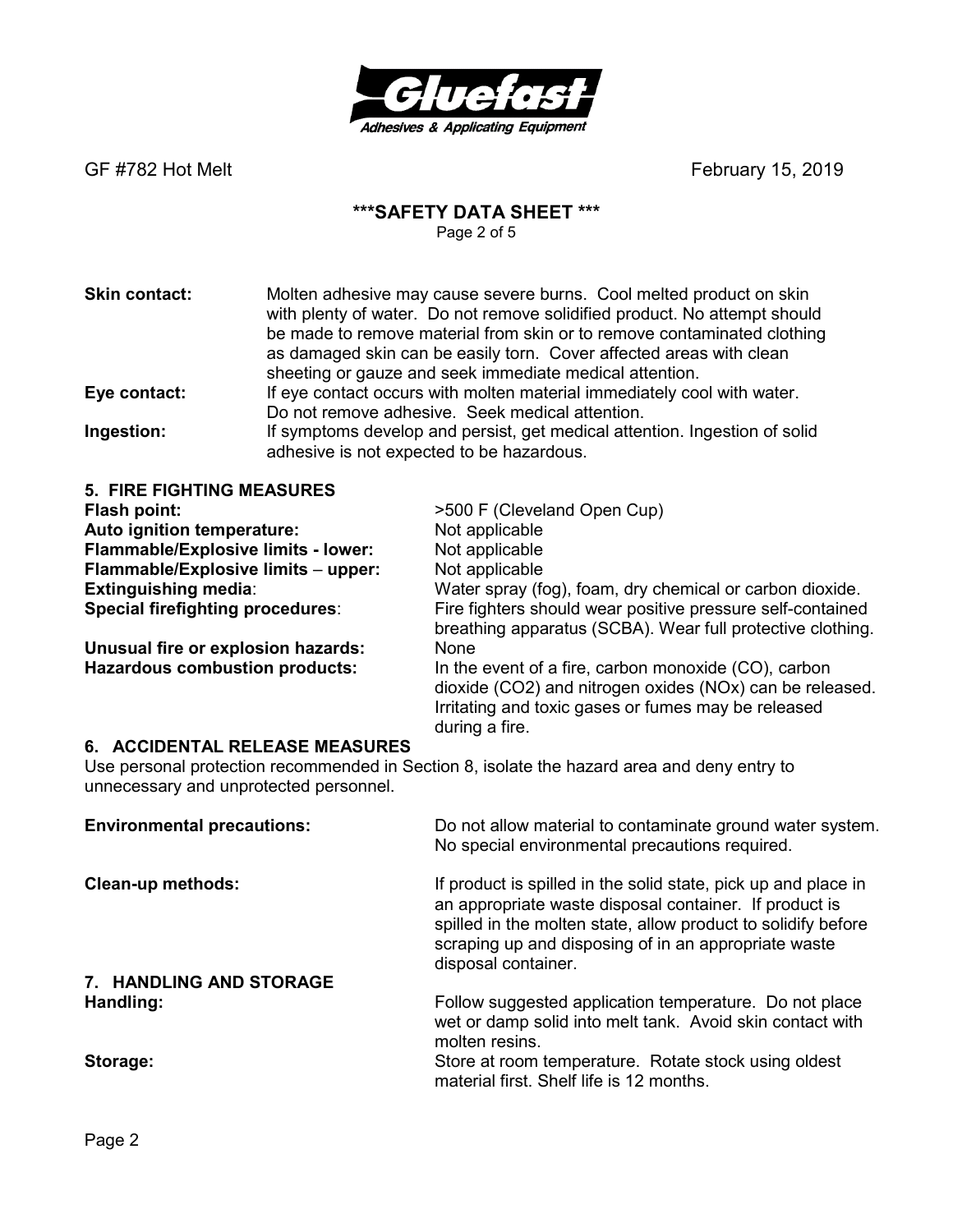

### **\*\*\*SAFETY DATA SHEET \*\*\***  Page 3 of 5

# **8. EXPOSURE CONTROLS/PERSONAL PROTECTION Employers should complete an assessment of all workplaces to determine the need for, and selection of, proper exposure controls and protective equipment for each task performed.**

|     | <b>Hazardous components</b>                                                             | <b>ACGIH TLV</b>                                         | <b>OSHA PEL</b> | <b>AIHA WEEL</b>                                        | <b>OTHER</b> |
|-----|-----------------------------------------------------------------------------------------|----------------------------------------------------------|-----------------|---------------------------------------------------------|--------------|
|     | Paraffin waxes and Hydrocarbon waxes                                                    | 2mg/m3 TWA<br>Fume.                                      | 2mg/m3          | None                                                    | None         |
|     | <b>Engineering controls:</b>                                                            |                                                          |                 | General room ventilation is usually adequate. Local     |              |
|     |                                                                                         |                                                          |                 | exhaust ventilation is recommended when general         |              |
|     |                                                                                         |                                                          |                 | ventilation is not sufficient to control airborne       |              |
|     |                                                                                         | contamination.                                           |                 |                                                         |              |
|     | <b>Respiratory protection:</b><br>No personal respiratory protective equipment normally |                                                          |                 |                                                         |              |
|     |                                                                                         |                                                          |                 | required. Where the potential exists for exposure to    |              |
|     |                                                                                         |                                                          |                 | decomposition products due to heating or elevated       |              |
|     |                                                                                         |                                                          |                 | temperatures, wear NIOSH approved respiratory           |              |
|     |                                                                                         |                                                          |                 | protection as appropriate. Observe OSHA regulations     |              |
|     |                                                                                         | for respiratory use (29 CFR 1910.134).                   |                 |                                                         |              |
|     | <b>Eyeface protection:</b>                                                              | Safety goggles or safety glasses with side shields. Full |                 |                                                         |              |
|     |                                                                                         |                                                          |                 | face protection should be used if the potential for     |              |
|     |                                                                                         | splashing or spraying of product exists.                 |                 |                                                         |              |
|     | <b>Skin protection:</b>                                                                 |                                                          |                 | Insulated gloves and long sleeved clothing are strongly |              |
|     |                                                                                         |                                                          |                 | recommended when working with molten adhesive.          |              |
|     | 9. PHYSICAL AND CHEMICAL PROPERTIES                                                     |                                                          |                 |                                                         |              |
|     | <b>Physical state:</b>                                                                  | solid                                                    |                 |                                                         |              |
|     | Color:                                                                                  | light amber                                              |                 |                                                         |              |
|     | Odor:                                                                                   | slight                                                   |                 |                                                         |              |
|     | <b>Odor threshold:</b>                                                                  | Not available                                            |                 |                                                         |              |
| Ph: |                                                                                         | Not applicable                                           |                 |                                                         |              |
|     | <b>Vapor Pressure:</b>                                                                  | Not applicable                                           |                 |                                                         |              |
|     | <b>Boiling Point/range:</b>                                                             | Not applicable                                           |                 |                                                         |              |
|     | <b>Melting Point/range:</b>                                                             | Approx. 220°F                                            |                 |                                                         |              |
|     | <b>Specific gravity:</b>                                                                | 0.9 Approx                                               |                 |                                                         |              |
|     | Vapor density:                                                                          | Not applicable                                           |                 |                                                         |              |
|     | <b>Flash Point:</b>                                                                     | >500 F (Cleveland Open Cup)                              |                 |                                                         |              |
|     | Flammable/Explosive limits - lower:                                                     | Not applicable                                           |                 |                                                         |              |
|     | Flammable/Explosive limits - upper:                                                     | Not applicable                                           |                 |                                                         |              |
|     | <b>Autoignition temperature:</b>                                                        | Not applicable                                           |                 |                                                         |              |
|     | <b>Evaporation rate:</b>                                                                | Not applicable                                           |                 |                                                         |              |
|     | <b>Solubility in water:</b>                                                             | Insoluble                                                |                 |                                                         |              |
|     | Partition coefficient (n-octanol/water)                                                 | Not available                                            |                 |                                                         |              |
|     | <b>VOC content:</b>                                                                     | $<$ 1 g/1                                                |                 |                                                         |              |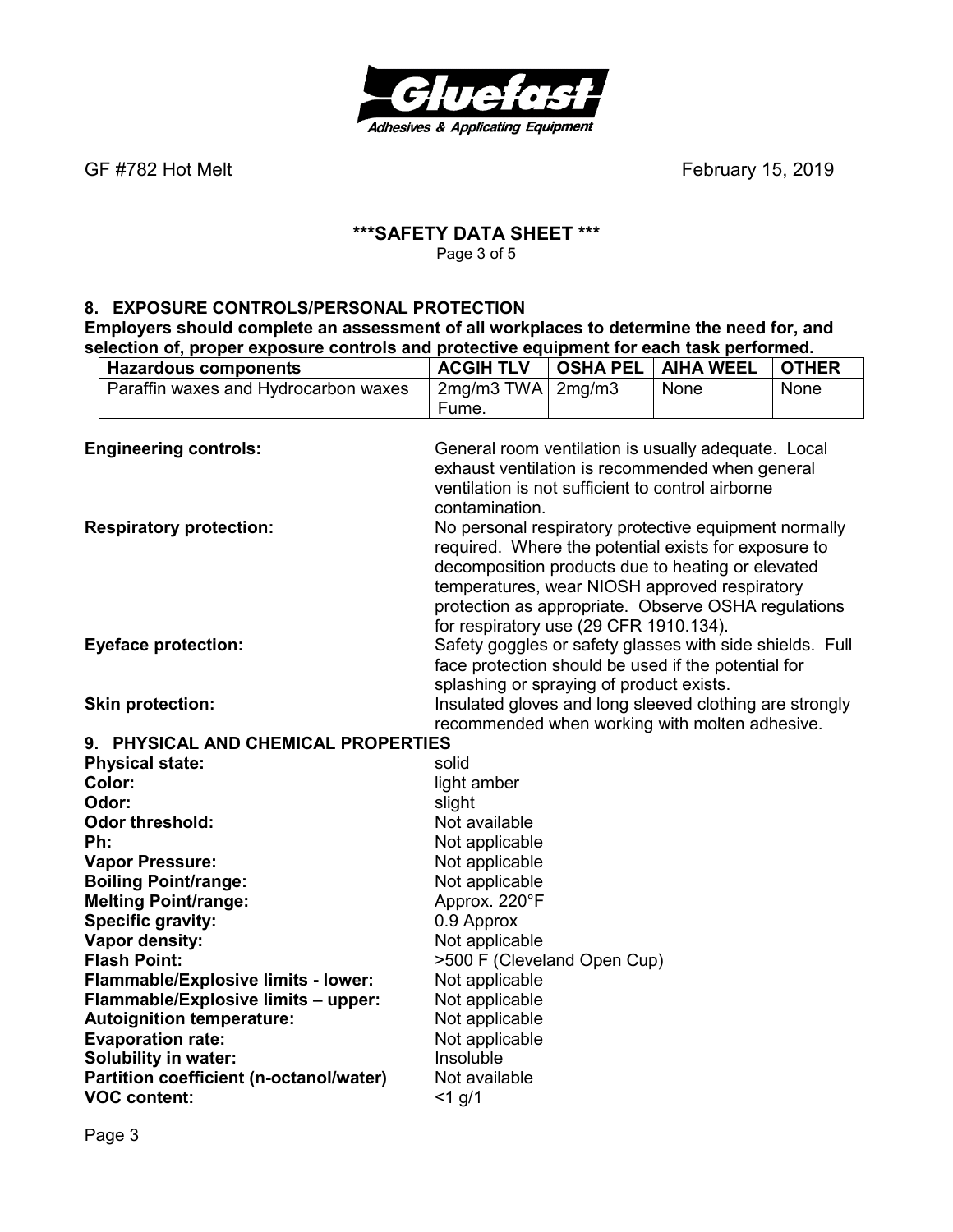

## **\*\*\*SAFETY DATA SHEET \*\*\***

Page 4 of 5

### **10. STABILITY AND REACTIVITY**

| Stability                        | <b>Stable</b>                                           |  |
|----------------------------------|---------------------------------------------------------|--|
| Hazardous reactions:             | Will not occur.                                         |  |
| Hazardous decomposition products | Upon decomposition, this product may yield oxides of    |  |
|                                  | nitrogen and ammonia, carbon dioxide, carbon            |  |
|                                  | monoxide and other low molecular weight hydrocarbons.   |  |
|                                  | Thermal decomposition can lead to release of irritating |  |
|                                  | gases and vapors.                                       |  |
| Incompatible materials:          | Oxidizing agents.                                       |  |
| Conditions to avoid:             | Prolonged heating at temperatures above 200°C. Avoid    |  |
|                                  | Strong oxidizing agents.                                |  |

#### **11. TOXICOLOGICAL INFORMATION**

| <b>Hazardous components</b>                    |     | NTB Carcinogen   IARC Carcinogen               | <b>OSHA Carcinogen</b><br>(Specifically Regulated) |
|------------------------------------------------|-----|------------------------------------------------|----------------------------------------------------|
| Paraffin waxes and<br>Hydrocarbon waxes        | No. | No                                             | No                                                 |
|                                                |     |                                                |                                                    |
| <b>Hazardous components</b>                    |     | <b>Health Effects/</b><br><b>Target Organs</b> |                                                    |
| Paraffin waxes and<br><b>Hydrocarbon waxes</b> |     | Irritant                                       |                                                    |

#### **12. ECOLOGICAL INFORMATION**

Ecological information: Not available

## **13. DISPOSAL CONSIDERATIONS**

#### **Information provided is for unused product only.**

**Recommended method of disposal:** This product is not a RCRA hazardous waste when discarded. Processing, use, or contamination of this product may change the hazard classification and waste management options. Follow all local, state, federal and provincial regulations for disposal.

**Hazardous waste number:** 

## **14. TRANSPORT INFORMATION**

| U.S. Department of Transportation Ground (49 CFR) |           |
|---------------------------------------------------|-----------|
| Proper shipping name:                             | GF782     |
| Hazard class or division:                         | None      |
| Identification number:                            | None      |
| Packing group:                                    | 50/LB BOX |
|                                                   | .         |

Product is not regulated, non hazardous and not restricted for transport by air or water